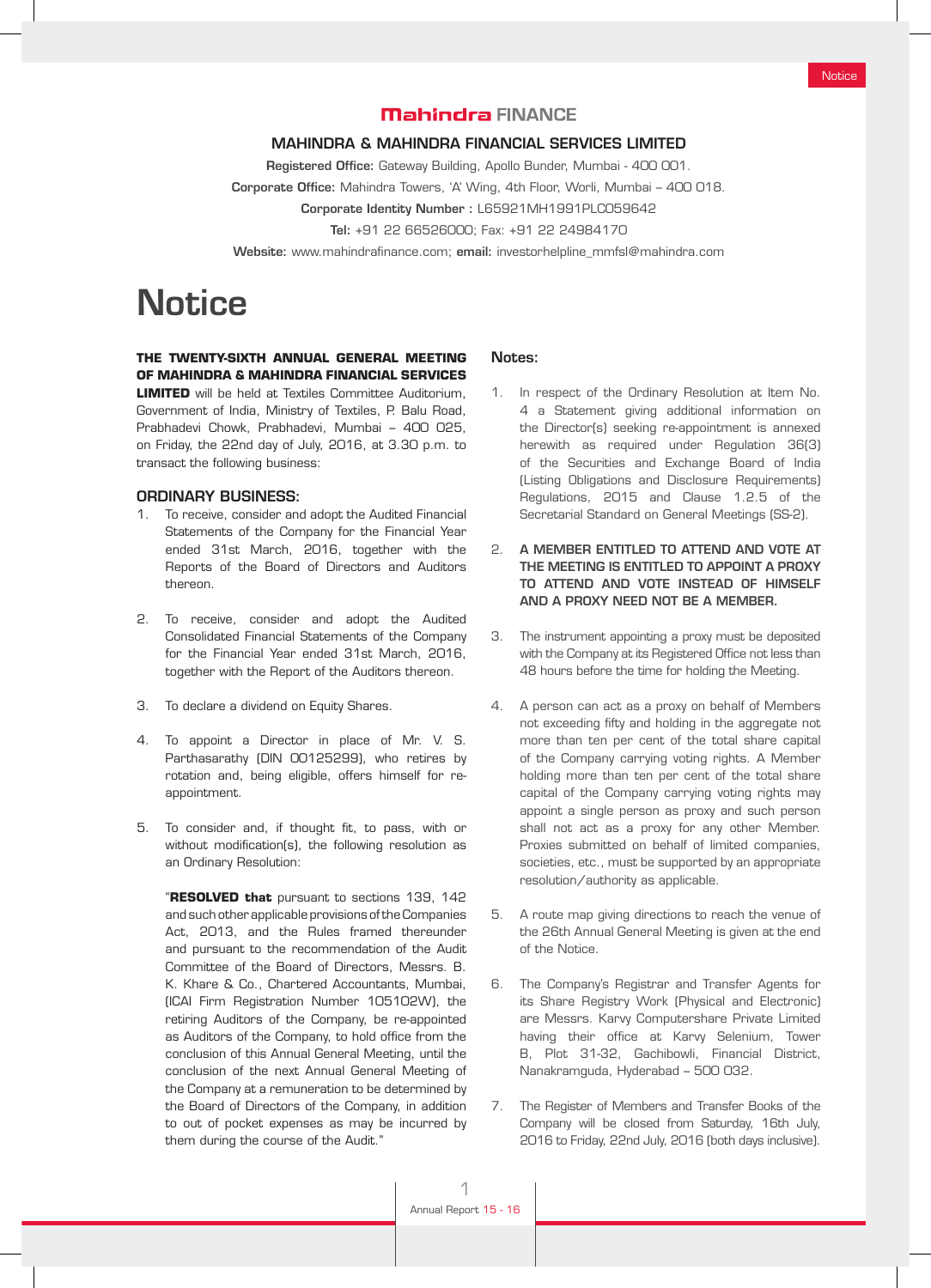- 8. The dividend, if declared at the Annual General Meeting, will be credited/dispatched on or after Monday, 25th July, 2016 to those persons or their mandates:
	- a) whose names appear as Beneficial Owners as at the end of the business hours on 15th July, 2016 in the list of Beneficial Owners to be furnished by National Securities Depository Limited and Central Depository Services (India) Limited in respect of the shares held in electronic form; and
	- b) whose names appear as Members in the Register of Members of the Company after giving effect to valid share transfers in physical form lodged with the Company/its Registrar and Transfer Agents on or before 15th July, 2016.
- 9. Under the Companies Act, 1956, dividends that are unclaimed/unpaid for a period of seven years are required to be transferred to the Investor Education and Protection Fund (IEPF) administered by the Central Government. Pursuant to the provisions of section 205C of the Companies Act, 1956 and Investor Education and Protection Fund (Awareness and Protection of Investors) Rules, 2001, the Company has transferred an amount of Rs. 2,41,317 in August, 2015 to the IEPF, being the unclaimed/unpaid dividend for the Financial Year 2007-08. No claim lies against the Company in respect thereof.
- 10. Due dates of transferring unclaimed and unpaid dividends declared by the Company for the Financial Year 2008-09 and thereafter to the IEPF:

| Financial<br>Year ended      | Date of declaration<br>of dividend | Last date for claiming unpaid/<br>unclaimed dividend |
|------------------------------|------------------------------------|------------------------------------------------------|
| 31 <sup>st</sup> March, 2009 | 27 <sup>th</sup> July, 2009        | 26 <sup>th</sup> August, 2016                        |
| 31 <sup>st</sup> March, 2010 | 23rd July, 2010                    | 22 <sup>nd</sup> August, 2017                        |
| 31 <sup>st</sup> March, 2011 | 29th July, 2011                    | 28 <sup>th</sup> August, 2018                        |
| 31 <sup>st</sup> March, 2012 | 27 <sup>th</sup> July, 2012        | 26th August, 2019                                    |
| 31 <sup>st</sup> March, 2013 | 25th July, 2013                    | 24 <sup>th</sup> August, 2020                        |
| 31 <sup>st</sup> March, 2014 | 24th July, 2014                    | 23rd August, 2021                                    |
| 31 <sup>st</sup> March, 2015 | 24th July, 2015                    | 23rd August, 2022                                    |

 Members who have not encashed the dividend warrants so far in respect of the aforesaid periods, are requested to make their claim to Messrs. Karvy Computershare Private Limited well in advance of the above due dates. It may be noted that once the amounts in the unpaid dividend accounts are transferred to IEPF, no claim shall lie against the Company in respect thereof.

11. Pursuant to the provisions of Investor Education and Protection Fund (Uploading of information regarding unpaid and unclaimed amounts lying with companies) Rules, 2012, the Company has uploaded the details of unpaid and unclaimed amounts [as referred to in section 205C(2) of the Companies Act, 1956] lying with the Company as on 24th July, 2015 (date of the last Annual General Meeting of the Company) on the website of the Company at the link http://www. mahindrafinance.com/unpaid-unclaimed.aspx as well as on the website of the Ministry of Corporate Affairs viz. http://www.iepf.gov.in.

 The concerned Members are requested to verify the details of their unclaimed amounts, if any, from the said websites and lodge their claim with the Company's Registrar and Transfer Agents, Messrs. Karvy Computershare Private Limited, before the same is due for transfer to the IEPF.

- 12. Members can avail of the facility of nomination in respect of shares held by them in physical form pursuant to the provisions of section 72 of the Companies Act, 2013 read with Rule 19(1) of the Companies (Share Capital and Debentures) Rules, 2014. Members desiring to avail of this facility may send their nomination in the prescribed Form No. SH. 13 duly filled in to Messrs. Karvy Computershare Private Limited having their office at Karvy Selenium, Tower B, Plot 31-32, Gachibowli, Financial District, Nanakramguda, Hyderabad – 500 032. Members holding shares in electronic form may contact their respective Depository Participants for availing this facility.
- 13. To enable direct credit of the dividend amount into the Bank Account as per the Securities and Exchange Board of India circular dated 21st March, 2013, the Members are requested to update with their Depository Participant, the active Bank Account details (including 9 digit MICR Code and 11 digit IFSC Code), in case the holding is in dematerialized mode. In case the shares are held in physical mode, the said details may be communicated to the Registrar and Share Transfer Agents, by quoting the Reference Folio No., and attaching a photocopy of the cheque leaf of the active Bank Account along with a self-attested copy of the PAN card.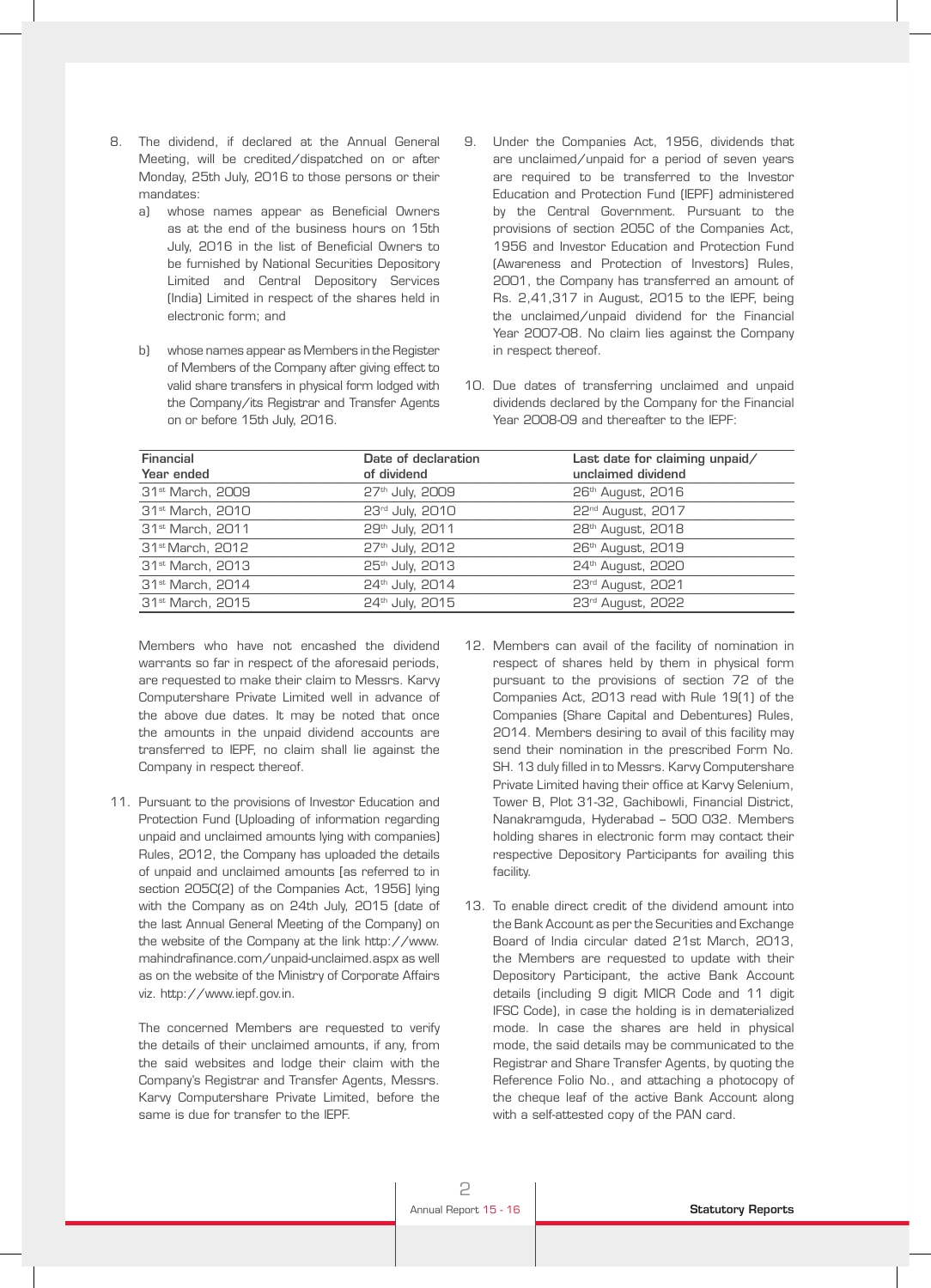- 14. Members are requested to:
	- a) intimate to the Company's Registrar and Transfer Agents, Messrs. Karvy Computershare Private Limited at the above mentioned address, changes, if any, in their registered addresses/ bank mandates at an early date, in case of shares held in physical form;
	- b) intimate to the respective Depository Participants, changes, if any, in their registered addresses/ bank mandates at an early date, in case of shares held in electronic/ dematerialised form;
	- c) quote their folio numbers/Client ID and DP ID in all correspondence;
	- d) consolidate their holdings into one folio in case they hold shares under multiple folios in the identical order of names.
- 15. Pursuant to sections 101 and 136 of the Companies Act, 2013, read with the Rules framed thereunder and pursuant to the Circulars issued by the Ministry of Corporate Affairs (MCA) regarding the Green Initiative, the Notice of the 26th Annual General Meeting (AGM) and the Annual Report for the year 2015-16, etc., would be sent in electronic mode to such of the Members of the Company whose e-mail addresses are available with the Company/Registrar and Transfer Agents/ Depository Participant and who have not opted to receive the same in physical form.

 For Members who have not registered their e-mail addresses and/or have opted to receive the documents in physical form, physical copies of the Annual Report for the year 2015-16 and the Notice of the 26th AGM would be sent in the permitted mode.

 Members are requested to support the Green Initiative by registering/updating their e-mail addresses, with the Depository Participant (in case of Shares held in dematerialised form) or with Messrs. Karvy Computershare Private Limited (in case of Shares held in physical form).

- 16. Members may also note that the Notice of the 26th Annual General Meeting and the Annual Report for 2015 -16 will also be available on the Company's website at the link: http://www.mahindrafinance. com/annual-reports.aspx for their download. Even after registering for e-communication, Members are entitled to receive such communication in physical form, upon making a request to the Company for the same. For any communication, the shareholders may also send requests to the Company's investor email id: investorhelpline\_mmfsl@mahindra.com.
- 17. Relevant documents referred to in the Notice will be available for inspection at the Registered Office and the Corporate Office of the Company during

normal business hours on all working days except Saturdays, up to and including the date of the Annual General Meeting of the Company.

18. Members/Proxies/Representatives are requested to bring their Attendance Slip along with their copy of Annual Report to the Meeting.

#### 19. Updation of Members' Details:

 The format of the Register of Members prescribed by the Ministry of Corporate Affairs under the Companies Act, 2013 requires the Company/ Registrar and Transfer Agents to record additional details of Members, including their PAN details, e-mail address, etc. A form for compiling the additional details is being sent along with this Notice. Members holding shares in physical form are requested to submit the form duly completed to the Company or its Registrar and Transfer Agents. Members holding shares in electronic form are requested to submit the details to their respective Depository Participants.

#### 20. Information relating to Voting through electronic means

 In compliance with the provisions of section 108 of the Companies Act, 2013 read with Rule 20 of the Companies (Management and Administration) Rules, 2014 as amended from time to time, and Regulation 44 of the Securities and Exchange Board of India (Listing Obligations and Disclosure Requirements) Regulations, 2015, the Company is pleased to offer e-voting facility to its Members to exercise their right to vote at the 26th Annual General Meeting (AGM) by electronic means in respect of the business to be transacted at the AGM, through e-Voting platform provided by Messrs. Karvy Computershare Private Limited (Karvy).

 The Members may cast their votes using an electronic voting system from a place other than the venue of the Meeting ('remote e-voting').

- i) The remote e-voting facility will be available during the following period:
	- a. Day, date and time of commencement of remote e-voting: Monday, 18th July, 2016 at 9.00 a.m.
	- b. Day, date and time of end of remote e-voting beyond which remote e-voting will not be allowed: Thursday, 21st July, 2016 at 5.00 p.m.
- ii) The remote e-voting will not be allowed beyond the aforesaid date and time and the e-voting module shall be disabled by Karvy upon expiry of the aforesaid period.
- iii) Details of Website: https://evoting.karvy.com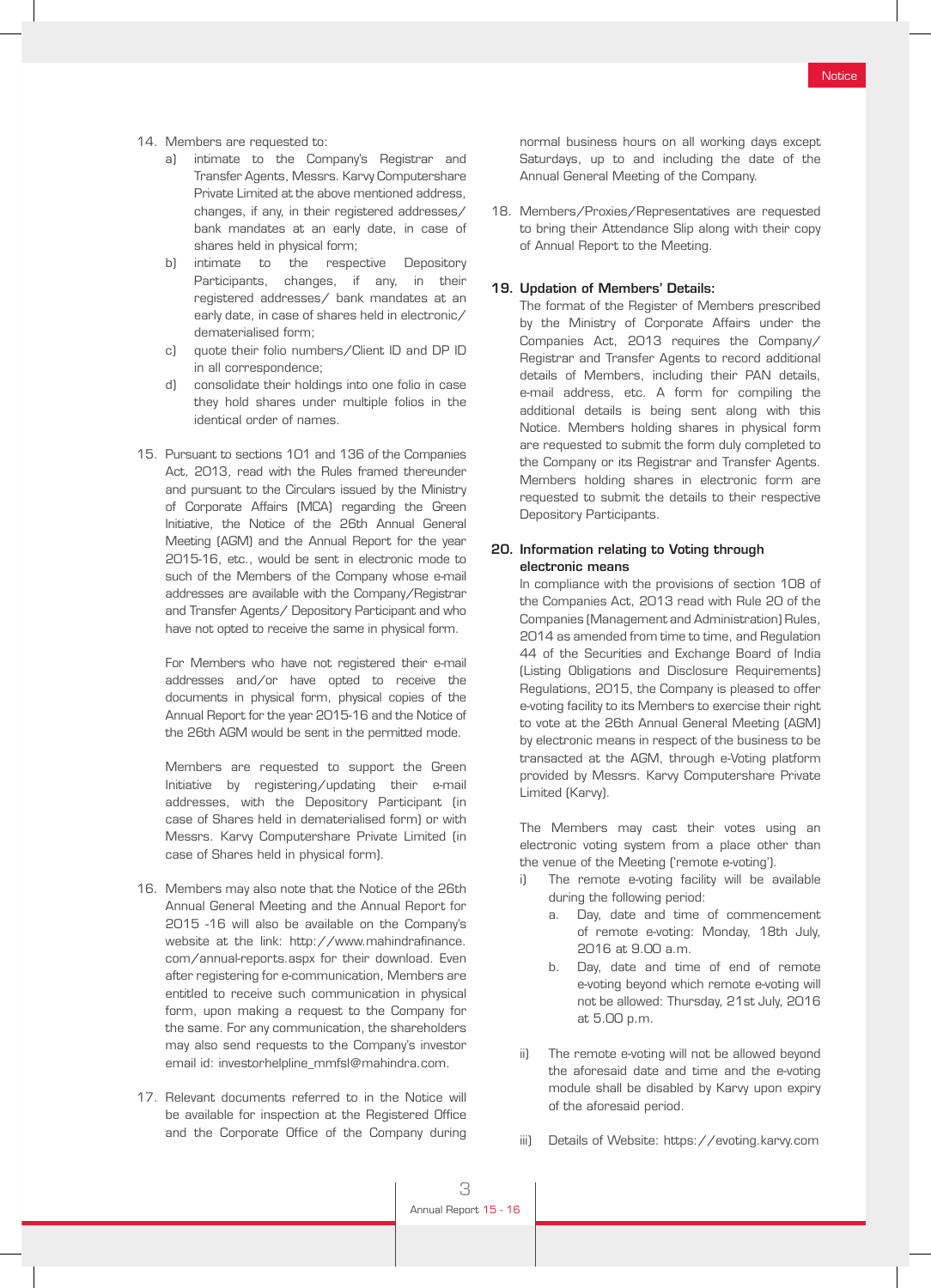iv) Details of person(s) to be contacted for issues relating to e-voting:

 Mr. Suresh Babu D., Deputy Manager – RIS, Karvy Computershare Private Limited Unit : Mahindra & Mahindra Financial Services Limited Karvy Selenium, Tower B, Plot 31-32,

Gachibowli, Financial District, Nanakramguda, Hyderabad – 500 032. Tel. No.: +91 40 6716 2222;

Toll Free No.: 1800-345-4001 Fax No.: +91 40 2300 1153.

# E-mail: suresh.d@karvy.com or evoting@karvy.com.

The instructions for remote e-voting are as under:

- 1.A.In case of Members receiving an Email from Karvy [for members whose email addresses are registered with the Company/Depository Participant(s)]:
	- Launch internet browser by typing the URL: https://evoting.karvy.com.
	- ii) Enter the login credentials (i.e. User ID and password). In case of physical folio, User ID will be EVEN (E-Voting Event Number) XXXX followed by folio number. In case of Demat account, User ID will be your DP ID and Client ID. However, if you are already registered with Karvy for e-voting, you can use your existing User ID and password for casting your vote.
	- iii) After entering these details appropriately, click on "LOGIN".
	- iv) You will now reach password change Menu wherein you are required to mandatorily change your password. The new password shall comprise minimum 8 characters with at least one upper case (A-Z), one lower case (az), one numeric (0-9) and a special character  $[@, #, $, etc.]$ . The system will prompt you to change your password and update your contact details like mobile number, email ID, etc., on first login. You may also enter a secret question and answer of your choice to retrieve your password in case you forget it. It is strongly recommended that you do not share your password with any other person and that you take utmost care to keep your password confidential.
	- v) You need to login again with the new credentials.
	- vi) On successful login, the system will prompt you to select the E-Voting Event Number for Mahindra & Mahindra Financial Services Limited.
	- vii) On the voting page, enter the number of shares (which represents the number of votes) as on the cut-off date i.e. 15th July, 2016 under "FOR/ AGAINST" or alternatively, you may partially enter any number in "FOR" and partially in "AGAINST" but the total number in "FOR/AGAINST" taken together should not exceed your total

shareholding as on the cut-off date.

 Pursuant to Clause 16.5.3(e) of Secretarial Standard on General Meetings (SS-2) issued by the Council of the Institute of Company Secretaries of India and approved by the Central Government, in case a Member abstains from voting on a Resolution i.e., the Member neither assents nor dissents to the Resolution, then his/ her/its vote will be treated as an invalid vote with respect to that Resolution.

- viii) Members holding multiple folios/demat accounts shall choose the voting process separately for each of the folios/demat accounts.
- ix) Voting has to be done for each item of the Notice separately.
- x) You may then cast your vote by selecting an appropriate option and click on "Submit".
- xi) A confirmation box will be displayed. Click "OK" to confirm else "CANCEL" to modify. Once you confirm, you will not be allowed to modify your vote. During the voting period, Members can login any number of times till they have voted on the Resolution(s).
- xii) Corporate/Institutional Members (i.e. other than Individuals, HUF, NRIs, etc.) are also required to send scanned certified true copy (PDF Format) of the Board Resolution/ Authority Letter, etc., together with attested specimen signature(s) of the duly authorised representative(s), to the Scrutinizer at e-mail ID: scrutinizer@snaco.net with a copy to evoting@karvy.com. They may also upload the same in the e-voting module in their login. The scanned image of the above mentioned documents should be in the naming format "Corporate Name\_EVENT NO."
- B. In case of Members receiving physical copy of the Notice of AGM and Attendance Slip [for members whose email addresses are not registered with the Company/Depository Participant(s) or requesting physical copy]:
	- Launch internet browser by typing the URL: https://evoting.karvy.com
	- ii) E-Voting Event Number-XXXX (EVEN), User ID and Initial Password is provided in the Attendance Slip.
	- iii) Please follow all the steps from (ii) to (xii) as mentioned in 1 (A) above, to cast your vote.
- **2.** Once the vote on a resolution is cast by a Member, the Member shall not be allowed to change it subsequently.
- **3.** In case of any query pertaining to e-voting, please visit Help & FAQs section and E-voting User Manual available at the download section of Karvy's website https://evoting.karvy.com.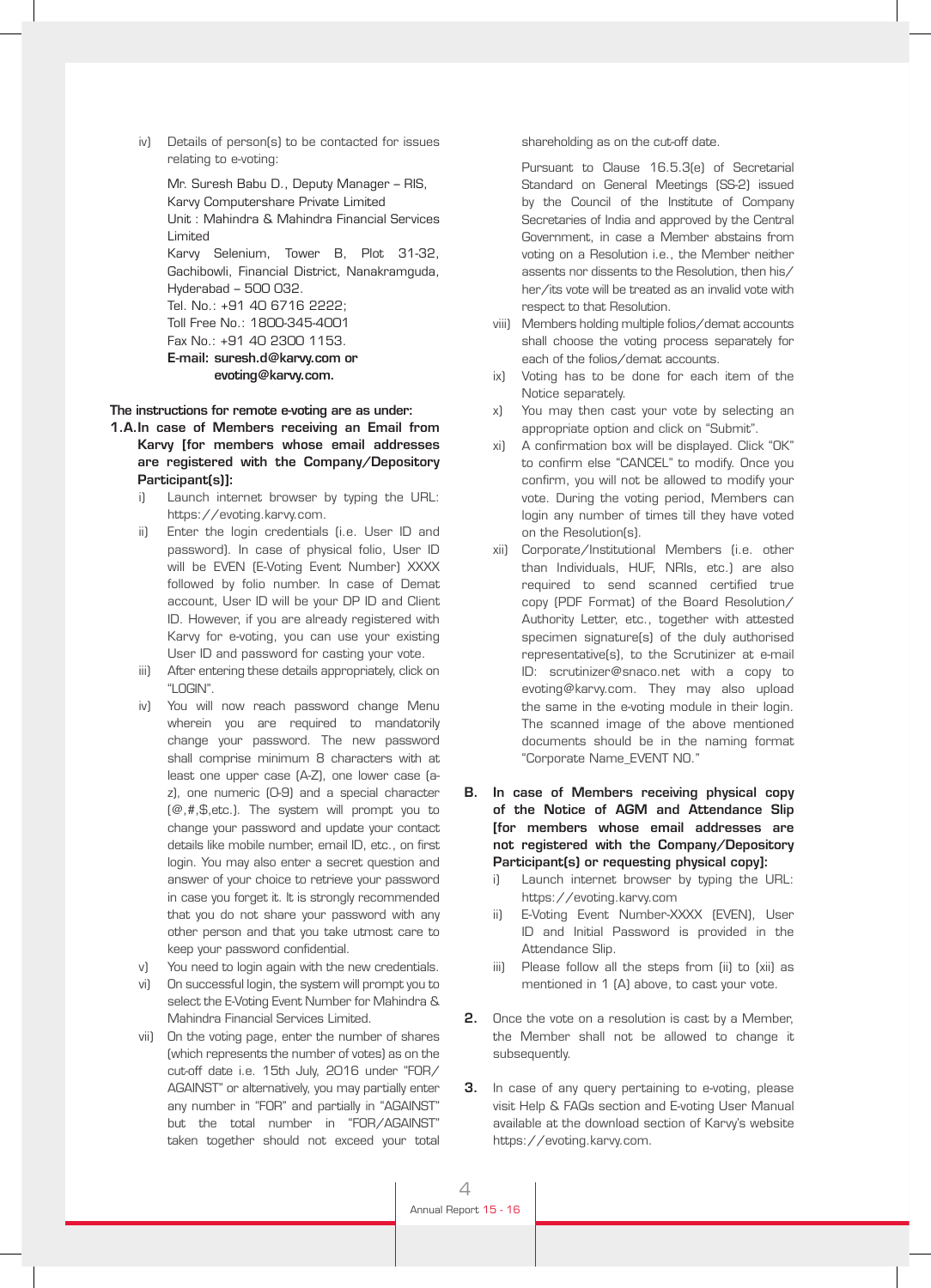- 4. Any person who acquires Shares of the Company and becomes a Member of the Company after the dispatch of the AGM Notice and holds shares as on the cut-off date, i.e. Friday, 15th July, 2016, may obtain the User Id and password in the manner as mentioned below:
	- **a.** If the mobile number of the Member is registered against Folio No./ DPID Client ID, the Member may send SMS: MYEPWD<space> E-Voting Event Number +Folio no. or DPID Client ID to +91-9212993399

 Example for NSDL : MYEPWD<SPACE>IN12345612345678 Example for CDSL : MYEPWD<SPACE>1402345612345678 Example for Physical: MYEPWD<SPACE> XXXX1234567890

- **b.** if e-mail address or mobile number of the Member is registered against Folio No./ DPID Client ID, then on the home page of https:// evoting.karvy.com, the Member may click "Forgot Password" and enter Folio No. or DPID Client ID and PAN to generate a password.
- **c.** Member may call Karvy's Toll free number 1800-345-4001.
- **d.** Member may send an e-mail request to evoting@karvy.com.
- **5.** You can also update your mobile number and e-mail id in the user profile details of the folio which may be used for sending future communication(s).

#### 21. General instructions/information for Members for voting on the Resolutions:

- a. The facility for voting through Poll (Ballot) paper shall be made available at the AGM. Members attending the AGM, who have not already cast their vote by remote e-voting shall be able to exercise their voting right at the AGM.
- b. The Members who have cast their votes by remote e-voting prior to the AGM may also attend the AGM but shall not be entitled to cast their vote again. A Member can opt for only a single mode of voting i.e. through remote e-voting or voting at the AGM. In case a Member votes through e-voting facility as well as through Poll (Ballot) paper at the AGM, the vote cast through e-voting shall only be considered and the voting through Poll (Ballot) paper at the AGM shall not be considered.
- c. The voting rights of Members shall be in proportion to their share in the paid-up Equity

Share capital of the Company as on the cut-off date i.e. Friday, 15th July, 2016. Members are eligible to cast their vote either through remote e-voting or at the AGM only if they are holding Shares as on that date. A person who is not a Member as on the cut-off date is requested to treat this Notice for information purposes only.

- d. Mr. S. N. Ananthasubramanian or failing him, Ms. Malati Kumar of M/s. S. N. Ananthasubramanian & Co., Company Secretaries have been appointed as Scrutinizer to scrutinize the e-voting process as well as voting through Poll (Ballot) paper at the AGM, in a fair and transparent manner.
- e. The Scrutinizer after scrutinising the votes cast at the Meeting by Poll (Ballot) paper and through remote e-voting, will not later than 48 hours of conclusion of the Meeting, make a consolidated Scrutinizer's Report of the votes cast in favour or against, if any and submit the same forthwith to the Chairman of the Company or any other authorised Director of the Company, who shall counter sign the same.
- f. The Chairman or any other authorised Director shall forthwith on receipt of the consolidated Scrutinizer's Report, declare the result of the voting. The Results declared along with the consolidated Scrutinizer's Report shall be hosted on the website of the Company (www. mahindrafinance.com) and on the website of Karvy (https://evoting.karvy.com). The Results shall simultaneously be communicated to BSE Limited and the National Stock Exchange of India Limited.
- g. The Resolutions shall be deemed to be passed on the date of the Meeting, i.e. 22nd July, 2016, subject to receipt of the requisite number of votes in favour of the Resolutions.

#### By Order of the Board

**Arnavaz M. Pardiwala** Company Secretary

#### **Registered Office:**

Gateway Building, Apollo Bunder, Mumbai - 400 001. CIN : L65921MH1991PLC059642 Email:investorhelpline\_mmfsl@mahindra.com

23rd April, 2016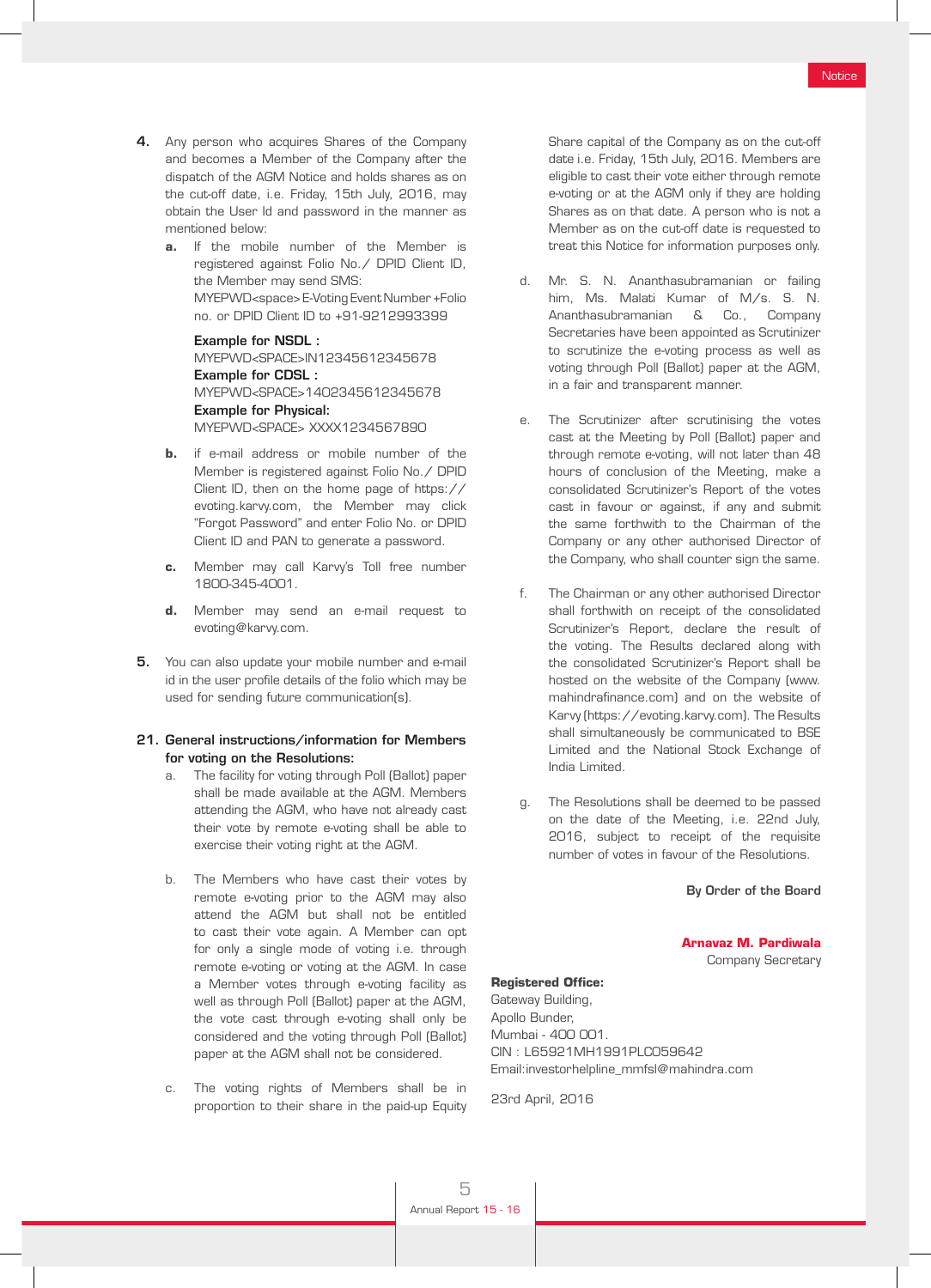#### Details of Director(s) seeking re-appointment at the forthcoming Annual General Meeting

Information as required under Regulation 36(3) of the Securities and Exchange Board of India (Listing Obligations and Disclosure Requirements) Regulations, 2015 and Clause 1.2.5 of the Secretarial Standard on General Meetings (SS-2) is given hereunder:

| <b>Name of Director</b>                                                                                                                | Mr. V. S. Parthasarathy                                                                                                                                                                                                                                                                                                                                                                                                                                                                                                                                                                                                                                                                                                                                                                                                                                                                                                                                                                                                                                                                                                                                               |
|----------------------------------------------------------------------------------------------------------------------------------------|-----------------------------------------------------------------------------------------------------------------------------------------------------------------------------------------------------------------------------------------------------------------------------------------------------------------------------------------------------------------------------------------------------------------------------------------------------------------------------------------------------------------------------------------------------------------------------------------------------------------------------------------------------------------------------------------------------------------------------------------------------------------------------------------------------------------------------------------------------------------------------------------------------------------------------------------------------------------------------------------------------------------------------------------------------------------------------------------------------------------------------------------------------------------------|
| <b>DIN</b>                                                                                                                             | 00125299                                                                                                                                                                                                                                                                                                                                                                                                                                                                                                                                                                                                                                                                                                                                                                                                                                                                                                                                                                                                                                                                                                                                                              |
| Age                                                                                                                                    | 53 years                                                                                                                                                                                                                                                                                                                                                                                                                                                                                                                                                                                                                                                                                                                                                                                                                                                                                                                                                                                                                                                                                                                                                              |
| A brief resume, Qualification(s),<br>Experience and Nature of his<br>expertise in specific functional areas,<br>Recognition or awards. | Mr. Parthasarathy holds a Bachelor's Degree in Commerce and is a fellow<br>member of the Institute of Chartered Accountants of India. He is Harvard<br>Alumni of Advanced Management Program - batch 2011. He has also been<br>part of Mahindra Group's Senior Management team for Group strategy<br>development, facilitated by Harvard Business School.                                                                                                                                                                                                                                                                                                                                                                                                                                                                                                                                                                                                                                                                                                                                                                                                             |
|                                                                                                                                        | Mr. V. S. Parthasarathy is Group Chief Financial Officer (CFO) and Group Chief<br>Information Officer (CIO) of Mahindra & Mahindra Limited (M&M), the holding<br>Company. In his role as Group CFO & Group CIO of M&M, he facilitates<br>Mahindra Group in accomplishing its vision of 'being amongst the Top 50<br>most admired brands in the world'. He is a member of the think-tank of<br>Mahindra Group's supervisory board called "Group Executive Board". He is<br>also a member of the Global IT Customer Advisory Board of CISCO & APJ<br>Customer Advisory Board of HP. He is on the Board of listed entities of the<br>Mahindra Group viz. Tech Mahindra Ltd., Mahindra & Mahindra Financial<br>Services Ltd., and Mahindra Holidays & Resorts India Ltd., as well as several<br>unlisted companies of the Group. He joined M&M in 2000. At M&M, he<br>spearheaded functions like Finance, HR, M&A, IT and International Operations<br>before he was appointed CFO of M&M. He has received many accolades and<br>recognitions in the field of Finance, M&A & IT being a Group CFO and Group<br>CIO and as Head of Group Finance and Mergers & Acquisition. |
| Terms and conditions of appointment<br>or re-appointment                                                                               | Liable to retire by rotation.                                                                                                                                                                                                                                                                                                                                                                                                                                                                                                                                                                                                                                                                                                                                                                                                                                                                                                                                                                                                                                                                                                                                         |
| Details of remuneration sought to be<br>paid                                                                                           | Not Applicable                                                                                                                                                                                                                                                                                                                                                                                                                                                                                                                                                                                                                                                                                                                                                                                                                                                                                                                                                                                                                                                                                                                                                        |
| Details of the remuneration last<br>drawn by such person (F.Y. 2015-16)                                                                | Not Applicable                                                                                                                                                                                                                                                                                                                                                                                                                                                                                                                                                                                                                                                                                                                                                                                                                                                                                                                                                                                                                                                                                                                                                        |
| Date of first appointment on the<br>Board                                                                                              | 24th July, 2014                                                                                                                                                                                                                                                                                                                                                                                                                                                                                                                                                                                                                                                                                                                                                                                                                                                                                                                                                                                                                                                                                                                                                       |
| Shareholding in the Company                                                                                                            | 250 Equity Shares of Rs. 2 each.                                                                                                                                                                                                                                                                                                                                                                                                                                                                                                                                                                                                                                                                                                                                                                                                                                                                                                                                                                                                                                                                                                                                      |
| Relationship with other Directors and<br>Key Managerial Personnel                                                                      | None of the Directors of the Company is inter-se related to each other or<br>with the Key Managerial Personnel of the Company.                                                                                                                                                                                                                                                                                                                                                                                                                                                                                                                                                                                                                                                                                                                                                                                                                                                                                                                                                                                                                                        |
| The number of Meetings of the Board<br>attended during the Financial Year<br>2015-16.                                                  | 5 (out of 5 Meetings held)                                                                                                                                                                                                                                                                                                                                                                                                                                                                                                                                                                                                                                                                                                                                                                                                                                                                                                                                                                                                                                                                                                                                            |
| Other Directorships (excluding<br>Mahindra & Mahindra Financial<br>Services Limited)                                                   | Mahindra Aerospace Private Limited<br>Mahindra Reva Electric Vehicles Limited<br>Mahindra Defence Systems Limited<br>Mahindra USA Inc.<br>Mahindra Yueda (Yancheng) Tractor Company Limited<br>Mahindra Tractor Assembly Inc.<br>CIE Automotive, S.A.<br>Mahindra North America Technical Centre, Inc.<br>Mahindra Holidays & Resorts India Limited<br>New Democratic Electoral Trust<br>Mahindra Two Wheelers Limited<br><b>Tech Mahindra Limited</b><br>Mahindra Emarket Limited<br>Peugeot Motocycles SAS                                                                                                                                                                                                                                                                                                                                                                                                                                                                                                                                                                                                                                                          |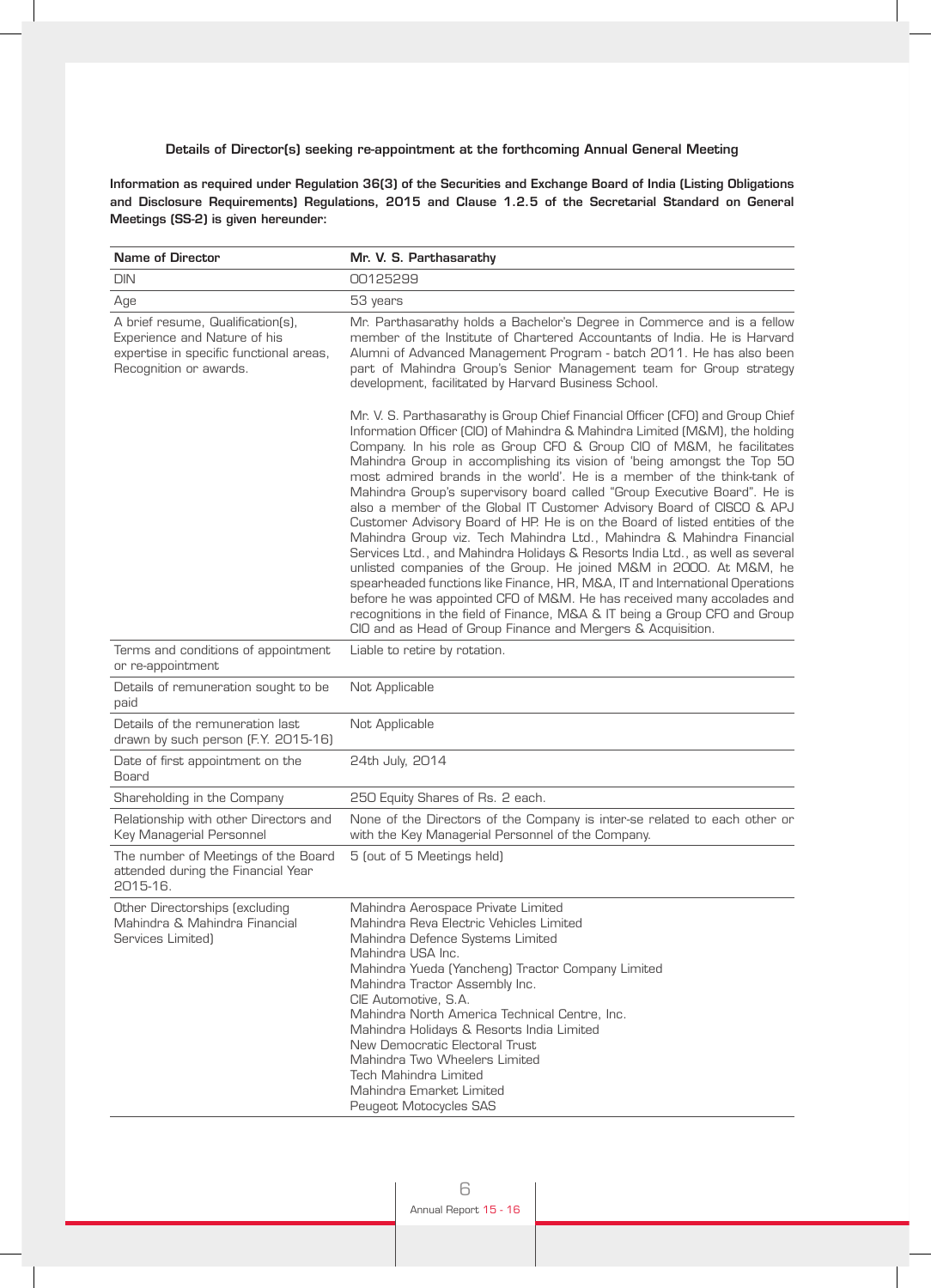| Membership/ Chairmanship of<br>Committees | А. | Mahindra Aerospace Private Limited<br>Audit Committee - Member |
|-------------------------------------------|----|----------------------------------------------------------------|
| of other Boards                           | В. | <b>Mahindra Defence Systems Limited</b>                        |
| (excluding Mahindra & Mahindra            |    | Nomination and Remuneration Committee - Member                 |
| <b>Financial Services Limited)</b>        | C. | Mahindra Reva Electric Vehicles Limited                        |
|                                           |    | Audit Committee - Chairman<br>٠                                |
|                                           |    | Nomination and Remuneration Committee -Member                  |
|                                           | D. | Mahindra Holidays & Resorts India Limited                      |
|                                           |    | Audit Committee - Member<br>٠                                  |
|                                           |    | Stakeholders Relationship Committee - Member                   |
|                                           |    | Risk Management Committee - Member<br>٠                        |
|                                           |    | Committee of Directors - Investment – Member                   |
|                                           |    | Corporate Social Responsibility Committee - Member             |
|                                           | Е. | <b>Mahindra Two Wheelers Limited</b>                           |
|                                           |    | Audit Committee- Chairman                                      |
|                                           |    | Nomination and Remuneration Committee - Member                 |
|                                           | Е. | <b>Peugeot Motocycles SAS</b>                                  |
|                                           |    | Audit and Finance Committee - Chairman                         |
|                                           | G. | Tech Mahindra Limited                                          |
|                                           |    | Investment Committee - Member                                  |
|                                           |    |                                                                |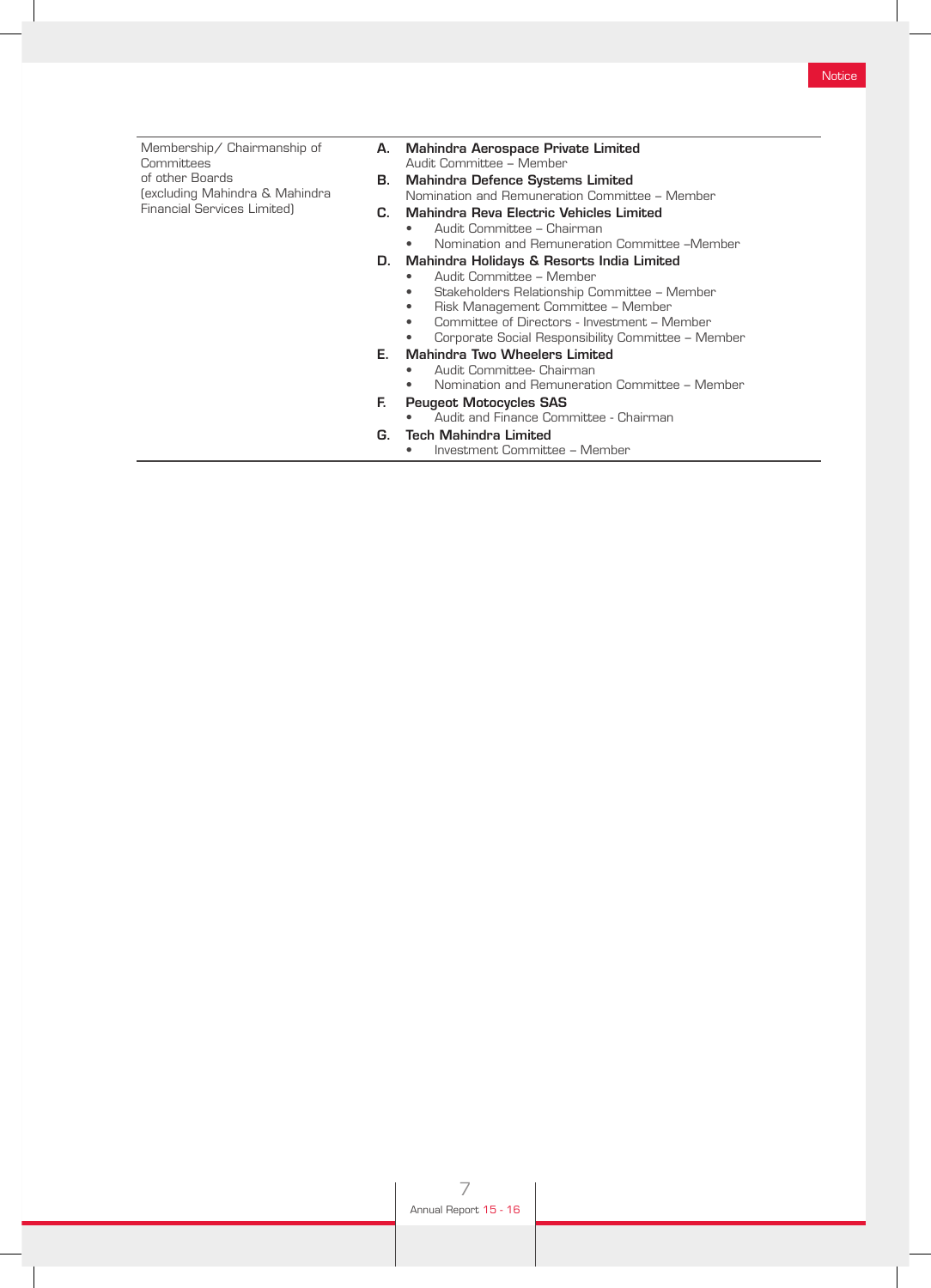# **Mahindra FINANCE** MAHINDRA & MAHINDRA FINANCIAL SERVICES LIMITED

## **ROUTE MAP OF THE VENUE OF THE 26th ANNUAL GENERAL MEETING OF THE COMPANY**

# AGM Venue:

Textiles Committee Auditorium, Government of India, Ministry of Textiles, P. Balu Road, Prabhadevi Chowk, Prabhadevi, Mumbai – 400 025.

#### Prominent Landmark: Siddhivinayak Temple

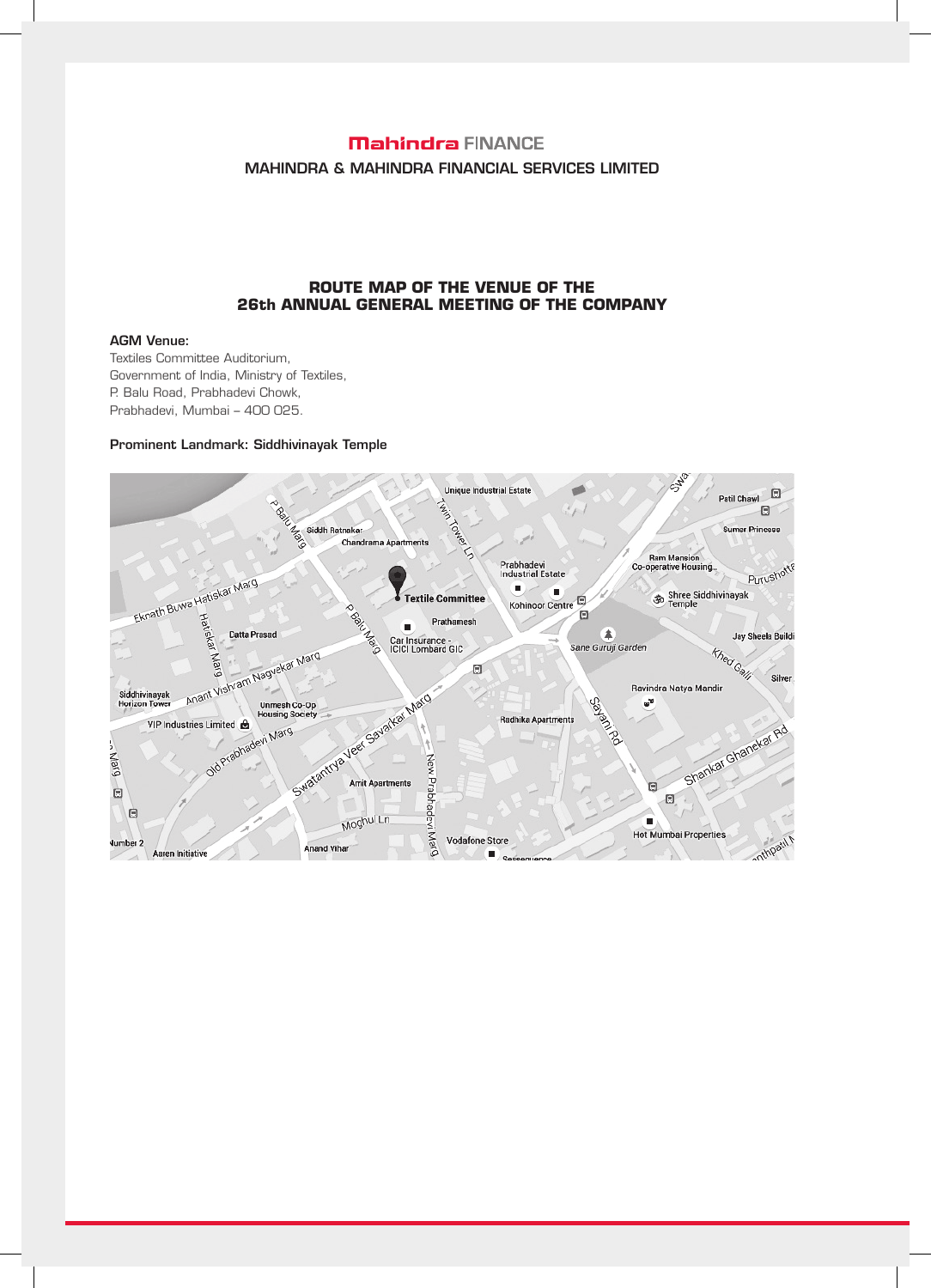# **Mahindra FINANCE**

## MAHINDRA & MAHINDRA FINANCIAL SERVICES LIMITED

Registered Office: Gateway Building, Apollo Bunder, Mumbai - 400 001.

Corporate Office: Mahindra Towers, 'A' Wing, 4<sup>th</sup> Floor, Worli, Mumbai - 400 018.

Corporate Identity Number : L65921MH1991PLC059642

Tel: +91 22 66526000; Fax: +91 22 24984170

Website: www.mahindrafinance.com; email: investorhelpline\_mmfsl@mahindra.com

# ATTENDANCE SLIP

## PLEASE COMPLETE THIS ATTENDANCE SLIP AND HAND IT OVER AT THE ENTRANCE OF THE MEETING HALL.

Joint Shareholders desiring to attend the Meeting may obtain additional Attendance Slips on request, provided such request is received by the Company/Registrar & Transfer Agents, Karvy Computershare Private Limited at Karvy Selenium, Tower-B, Plot No.31–32, Gachibowli, Financial District, Nanakramguda, Hyderabad - 500 032 on or before 12th July, 2016.

Name & Registered Address

of the Shareholder:

Joint Holder 1:

Joint Holder 2:

Folio No.:

DP ID.:

Client ID.:

No. of Shares:

I hereby record my presence at the TWENTY-SIXTH ANNUAL GENERAL MEETING of the Company being held at Textiles Committee Auditorium, Government of India, Ministry of Textiles, P. Balu Road, Prabhadevi Chowk, Prabhadevi, Mumbai - 400 025 on Friday, the  $22<sup>nd</sup>$  day of July, 2016 at 3.30 p.m.

| Name(s) of the Shareholder(s)/Representative/Proxy<br>I (IN BLOCK CAPITALS) |  |
|-----------------------------------------------------------------------------|--|
| Signature(s) of the Shareholder(s)/ Representative/Proxy                    |  |

**Note:** You are requested to bring your copy of the Annual Report to the Meeting.

# ELECTRONIC VOTING PARTICULARS

Shareholders may please note the User Id and Password given below for the purpose of remote e-voting in terms of Section108 of the Companies Act, 2013, read with Rule 20 of the Companies (Management and Administration) Rules, 2014.

| <b>EVEN (E-Voting Event Number)</b> | <b>USER ID</b> | <b>PASSWORD</b> |
|-------------------------------------|----------------|-----------------|
|                                     |                |                 |
|                                     |                |                 |

#### **Notes:**

- 1. The remote e-voting period will commence on Monday, 18<sup>th</sup> July, 2016 (9.00 a.m. IST) and will end on Thursday, 21st July, 2016 (5.00 p.m. IST).
- 2. Detailed instructions for e-voting are given in Note No.20 of the AGM Notice.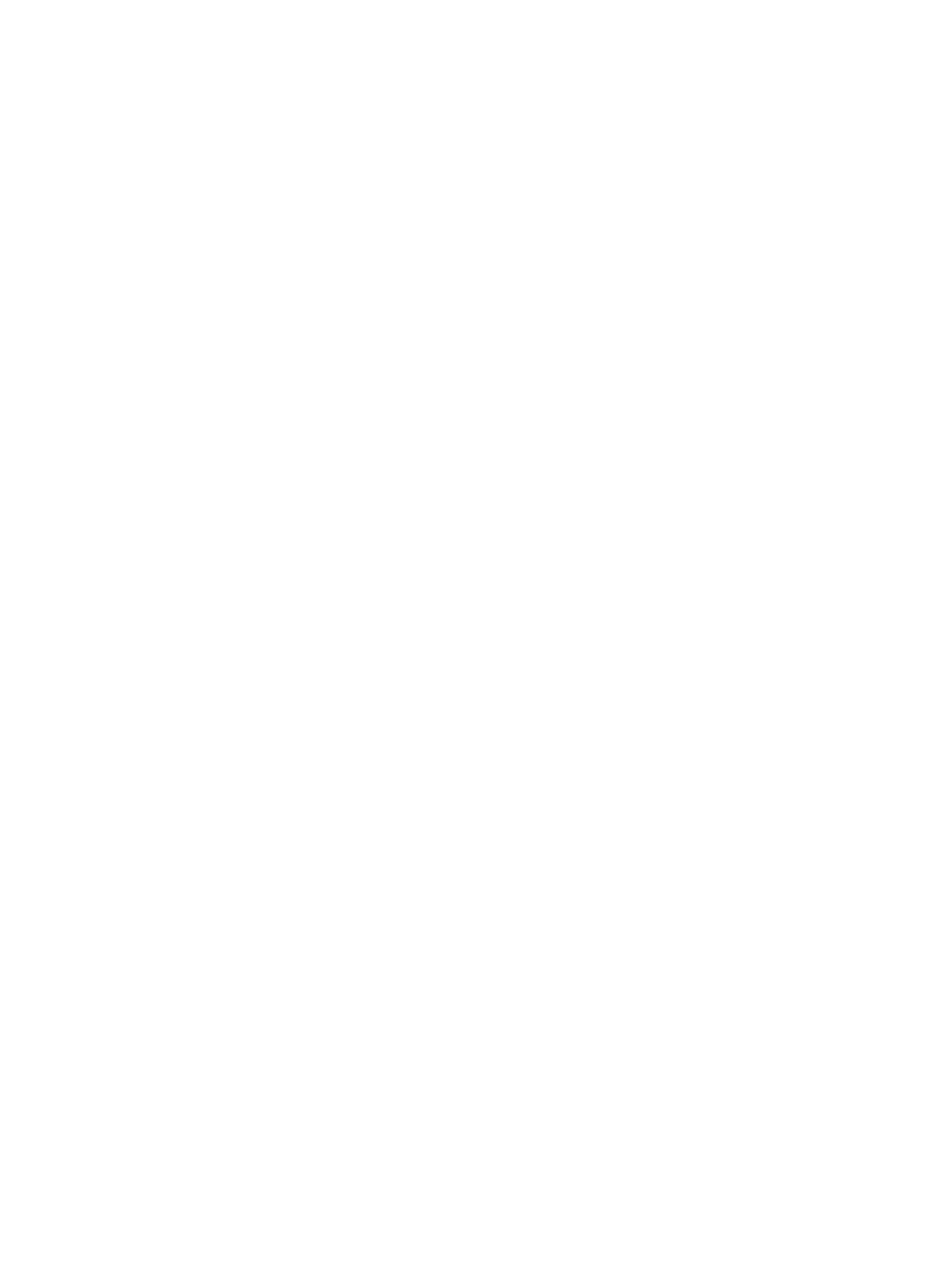# **Mahindra FINANCE**

#### MAHINDRA & MAHINDRA FINANCIAL SERVICES LIMITED

Registered Office: Gateway Building, Apollo Bunder, Mumbai - 400 001.

Corporate Office: Mahindra Towers, 'A' Wing, 4th Floor, Worli, Mumbai – 400 018.

Corporate Identity Number : L65921MH1991PLC059642

Tel: +91 22 66526000; Fax: +91 22 24984170

Website: www.mahindrafinance.com; email: investorhelpline\_mmfsl@mahindra.com

# PROXY FORM

[Pursuant to section 105(6) of the Companies Act, 2013 and rule 19(3) of the Companies (Management and Administration) Rules, 2014]

Name of the Member(s):

Registered Address of the Member :

E-mail Id: Folio No./ Client ID: DP ID:

I/We, being the Member(s) of MAHINDRA & MAHINDRA FINANCIAL SERVICES LIMITED holding Equity Shares hereby appoint :

| 2. |  |  |
|----|--|--|
|    |  |  |
|    |  |  |
| З. |  |  |
|    |  |  |
|    |  |  |

as my/our Proxy to attend and vote (on a Poll) for me/us and on my/our behalf at the Twenty-Sixth Annual General Meeting of the Company, to be held on Friday, 22<sup>nd</sup> July, 2016 at 3.30 p.m. at Textiles Committee Auditorium, Goverment of India, Ministry of Textiles, P. Balu Road, Prabhadevi Chowk, Prabhadevi, Mumbai - 400 025 and at any adjournment thereof in respect of such resolutions as are indicated below :

| <b>Resolution No.</b>    | <b>Description</b>                                                                                                                                                                                                        |  |  |
|--------------------------|---------------------------------------------------------------------------------------------------------------------------------------------------------------------------------------------------------------------------|--|--|
| <b>Ordinary Business</b> |                                                                                                                                                                                                                           |  |  |
| $\mathcal{L}$            | To receive, consider and adopt the Audited Financial Statements of the Company for the<br>Financial Year ended 31 <sup>st</sup> March, 2016, together with the Reports of the Board of Directors<br>and Auditors thereon. |  |  |